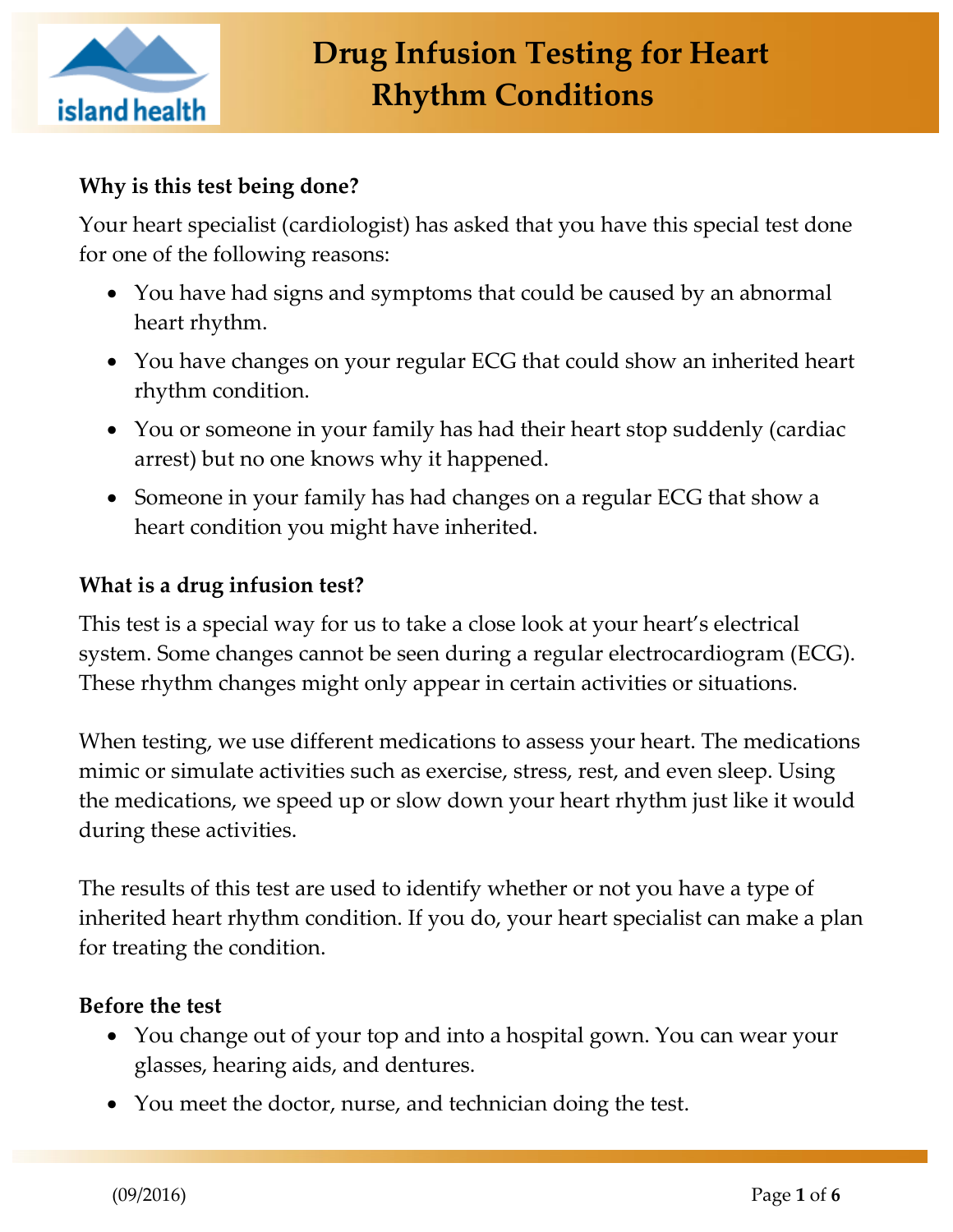- Tell us if you have any allergies or if you have ever had a reaction to any medicines.
- The doctor explains the test to you and any possible problems that could happen. To make sure you understand, please ask any questions. Once you understand the test, we ask you to sign a consent form.
- We ask you to empty your bladder.
- We start an intravenous in one of your arms or hands (commonly referred to as an 'IV' - sounds like eye-vee).
- We connect you to a heart monitor called the electrocardiogram (ECG) machine. This machine records the electrical activity of your heart.
- To do this, we stick small ECG patches on your chest.
- We might have to remove some hair from your chest with clippers.
- We print an ECG recording before we start the test.

#### **How is the test done?**

Based on your medical history and the results of previous tests, we give you one or both of these medications. We give each medication in small doses which are relatively safe.

**Epinephrine** (e-pi-ne-fren), also known as adrenalin (ah-dren-ah-len), is a natural hormone made by our body during exercise and stressful situations. We give a small amount of epinephrine to speed up your heartbeat by about 20 to 30 beats per minute. This amount of epinephrine is much less than what your body would make during light exercise.

The epinephrine allows us to see how your heart reacts when stressed. It helps us to look for certain conditions affecting the electrical activity of your heart. Two specific conditions we look for are called 'Long QT Syndrome' and 'Catecholaminergic Polymorphic Ventricular Tachycardia'. If you have either of these, the heart specialist who ordered this test will explain these in more detail after the test and/or during a follow up appointment.

**Procainamide** (pro-kay-nah-mide) is a medication that is usually given to fix abnormal heart rhythms. We give a small amount and look for a slowing of the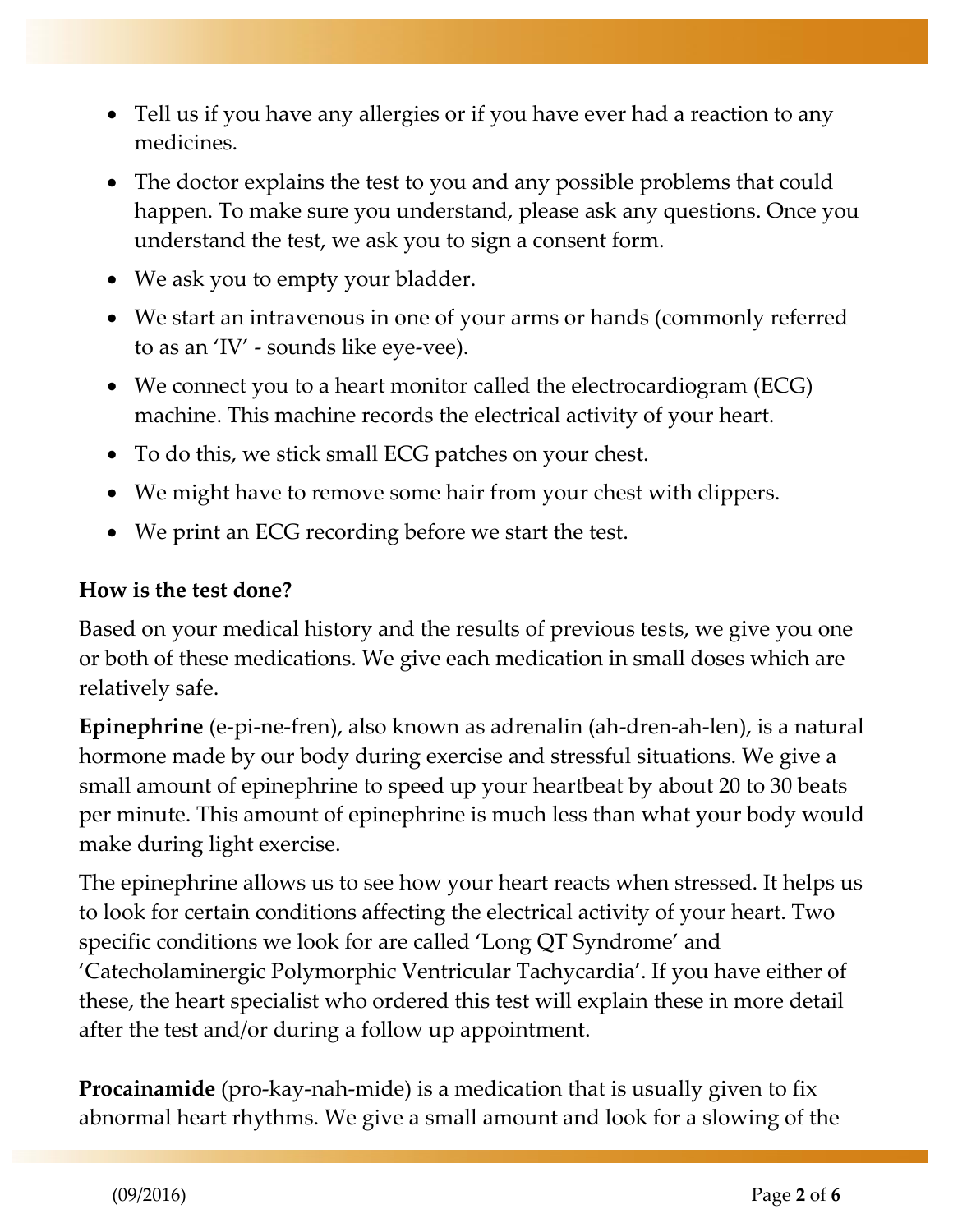heartbeat. This medication helps us to look for a delay in the electrical activity of the heart. One condition we look for is called 'Brugada Syndrome'. If your test detects a Brugada ECG pattern, the heart specialist will explain it in more detail after the test and/or during a follow up appointment.

### **Who does the test?**

A doctor who specializes in heart rhythms (an electrophysiologist or heart rhythm specialist) is present the whole time we do this test. This doctor, together with a nurse and technician, will closely watch your heart activity and treat any problems you might have.

### **Where is the test done?**

The test is always done in a hospital. We will give you specific information about where your test will be done when we schedule it.

### **How long does the test take?**

It depends on which medications you are scheduled for.

- o If we are using Epinephrine: 2 to 3 hours
- o If we are using Procainamide: up to 3 hours
- o If we use both: up to 6 hours

## **The day of the test**

- Nothing to eat or drink after midnight the day before your procedure.
- **\***If you normally take medicines in the morning, you can take them but *only* with a small sip of water.
	- Bring with you:
		- o your BC Services Card (CareCard)
		- o photo identification such as a driver's license
		- o all medicines you are currently taking
		- o a book or magazine to read
		- o a snack for after your test
	- Arrive at the hospital at the time given to you.
	- Report to the location in the hospital where the test is done.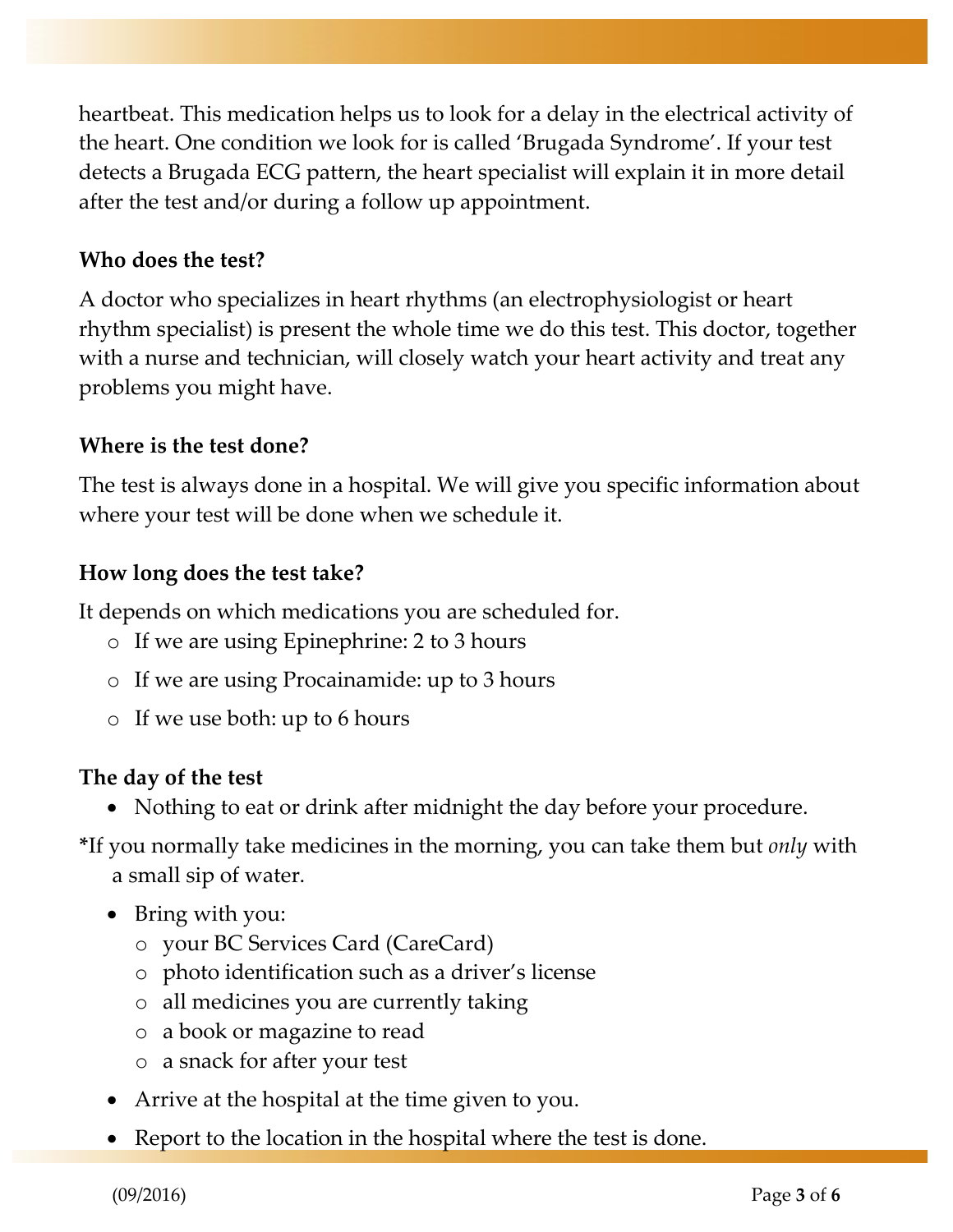We might ask you to sit in our waiting area until we are ready for you. If someone comes with you, that person can sit in the waiting area until you are ready to go home.

#### **During the test**

- We give the medication through your IV.
- We check your pulse and blood pressure often.
- We watch how your heart responds to the effects of the medications by closely watching the electrical activity of your heart.
- We print a number of ECG recordings after the test.
- We keep you in the hospital for about  $1\frac{1}{2}$  hours after the test to let the medication wear off.
- We print one final ECG recording to look at your heart rhythm before you leave.

### **Are there any problems that could happen with this test?**

It is possible (though unlikely) that you will feel some effects of the medications.

- If given epinephrine, you might notice a headache and feel your heart pounding.
- If given procainamide, you might feel lightheaded or dizzy.

If you suffer any effects (headache, heart pounding, and light-headedness) of either medication, we are able to quickly reverse them. A medication called 'metoprolol' reverses epinephrine and one called 'isoproterenol' reverses procainamide.

As with any medical test or medication, there are risks. The chances of having a very serious problem from the test are very small. Less than 1% of people have a problem. It depends on your health and any heart condition you might have. We always have emergency equipment close by in case we need it.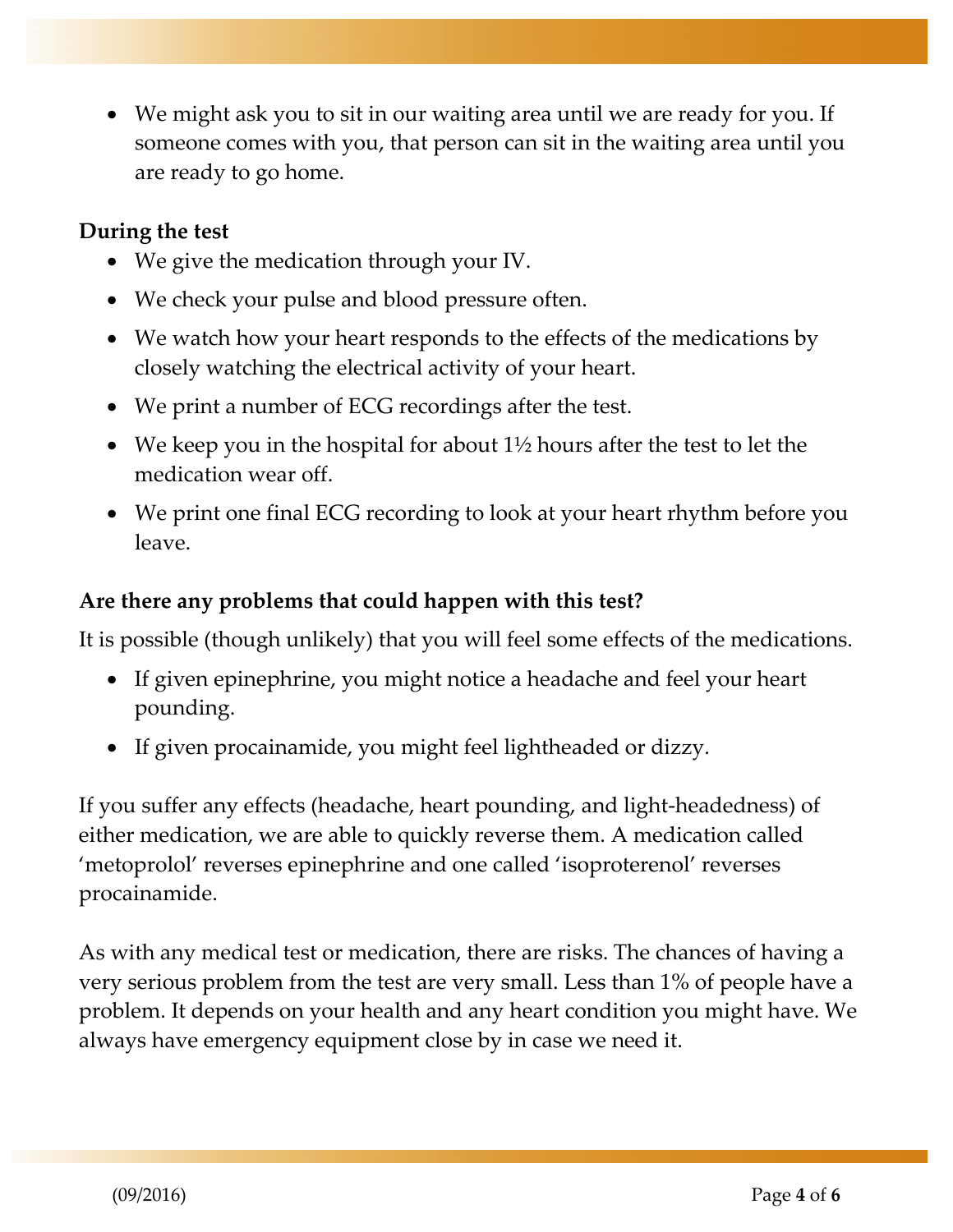Tell us right away if you notice any of the following:

- feeling sick to your stomach (nauseated)
- shortness of breath
- chest pain
- feel your heart is skipping beats (palpitations)
- severe dizziness or feeling like you are going to faint

You might feel some soreness and have some bruising from the intravenous in your arm. Just like any time there is a cut through the skin, there is a small chance the site of the intravenous could get infected. Contact your family doctor if you notice any redness or swelling around the site.

### **What if I have questions about the test?**

If you have any questions about the test, call the BC Inherited Arrhythmia Program between 8:00am and 4:00 pm, Monday to Friday, at 250-595-1551.

## **When will I know the results of the test?**

Usually, the heart specialist gives you the results of the test while you are at the hospital. Sometimes, the doctor needs more time to review the results. If this is the case, the heart specialist's office calls you within one week of the test to give you the results. We also send a letter with the results to any doctors involved in your care.

Before you leave, we give you instructions for follow-up, including any more tests for you or your family.

If we think the test results show that your heart rhythm condition is inherited or genetic, we will offer you an appointment in the BC Inherited Arrhythmia Program.